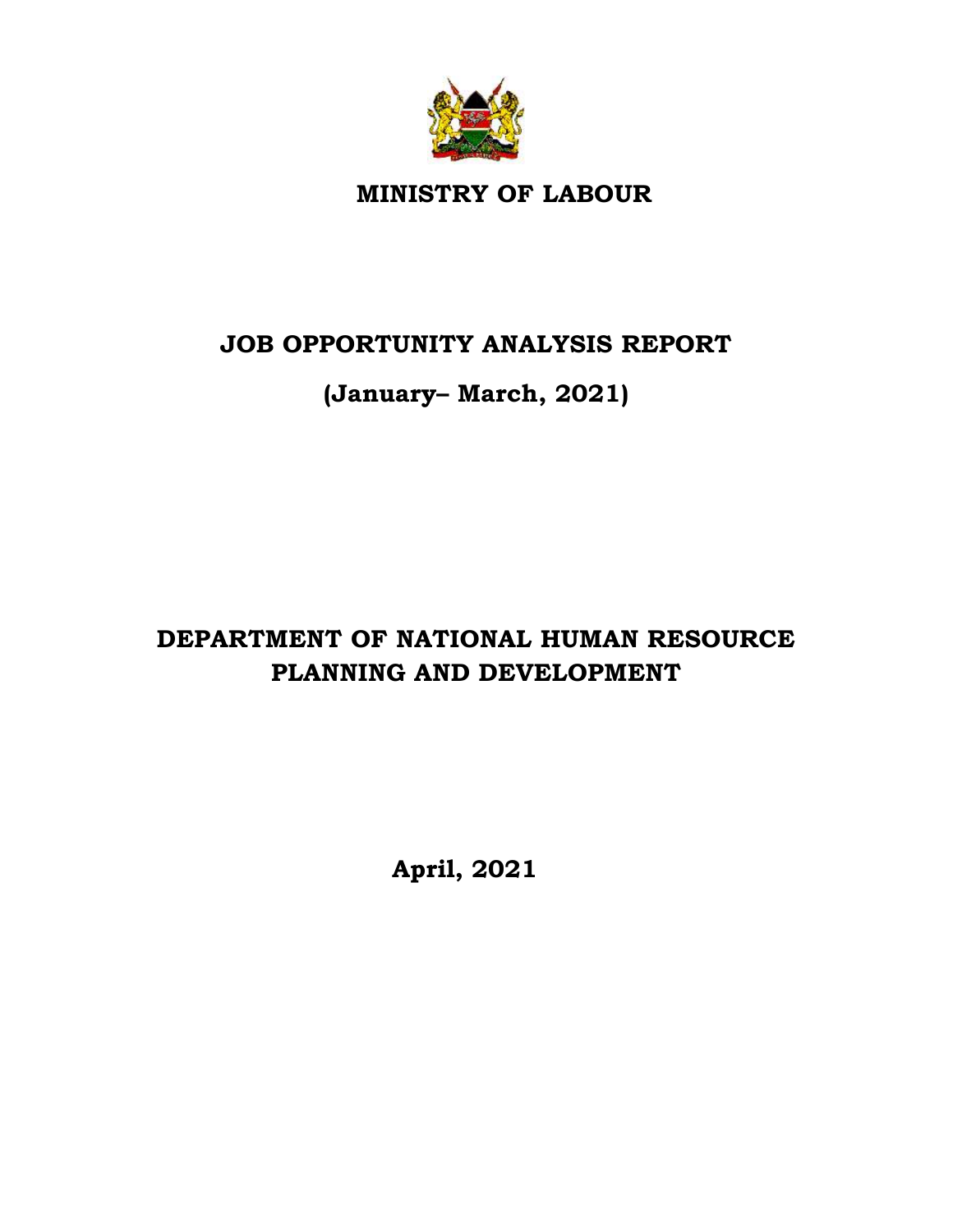# <span id="page-1-0"></span>TABLE OF CONTENTS

| 1.0                                                                     |
|-------------------------------------------------------------------------|
| 2.0                                                                     |
| 3.0                                                                     |
| 3.1                                                                     |
| 3.2                                                                     |
| 3.2.1<br>Kenya National Occupational Classification Standard (KNOCS)  2 |
| 3.2.2                                                                   |
| 3.2.3                                                                   |
| 4.0                                                                     |
| 4.1.                                                                    |
| 4.2.                                                                    |
| 4.3                                                                     |
| 4.4.                                                                    |
| 4.5                                                                     |
| 4.6                                                                     |
| 5.0.                                                                    |
| 5.1.                                                                    |
| 5.2.                                                                    |
| 6.0.                                                                    |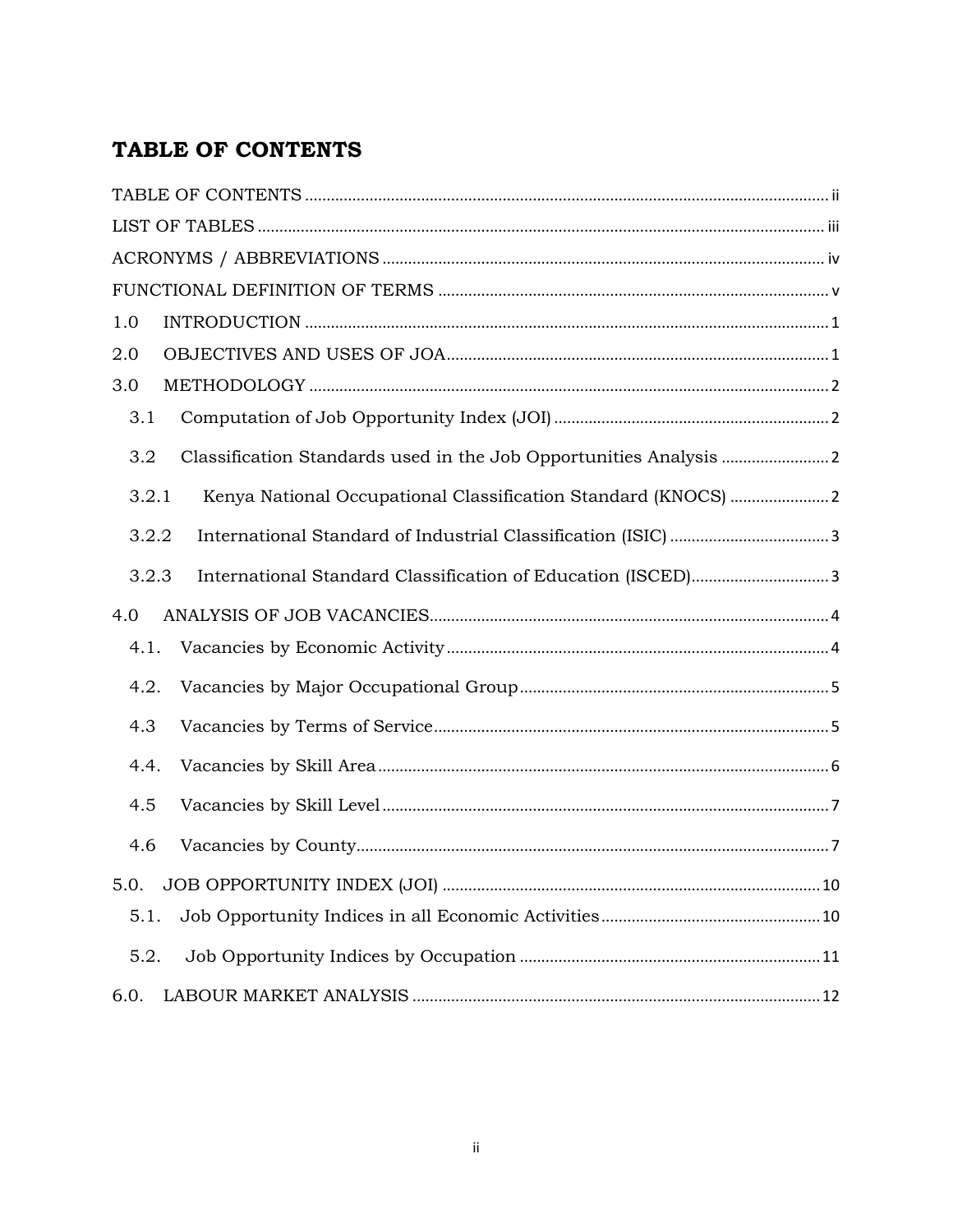# <span id="page-2-0"></span>**LIST OF TABLES**

| TABLE 1: DISTRIBUTION OF VACANCIES BY ECONOMIC ACTIVITY ERROR! BOOKMARK NOT DEFINED.   |  |
|----------------------------------------------------------------------------------------|--|
|                                                                                        |  |
|                                                                                        |  |
|                                                                                        |  |
|                                                                                        |  |
| TABLE 6: VACANCIES BY COUNTY AND OCCUPATIONAL MAJOR GROUP ERROR! BOOKMARK NOT DEFINED. |  |
|                                                                                        |  |
|                                                                                        |  |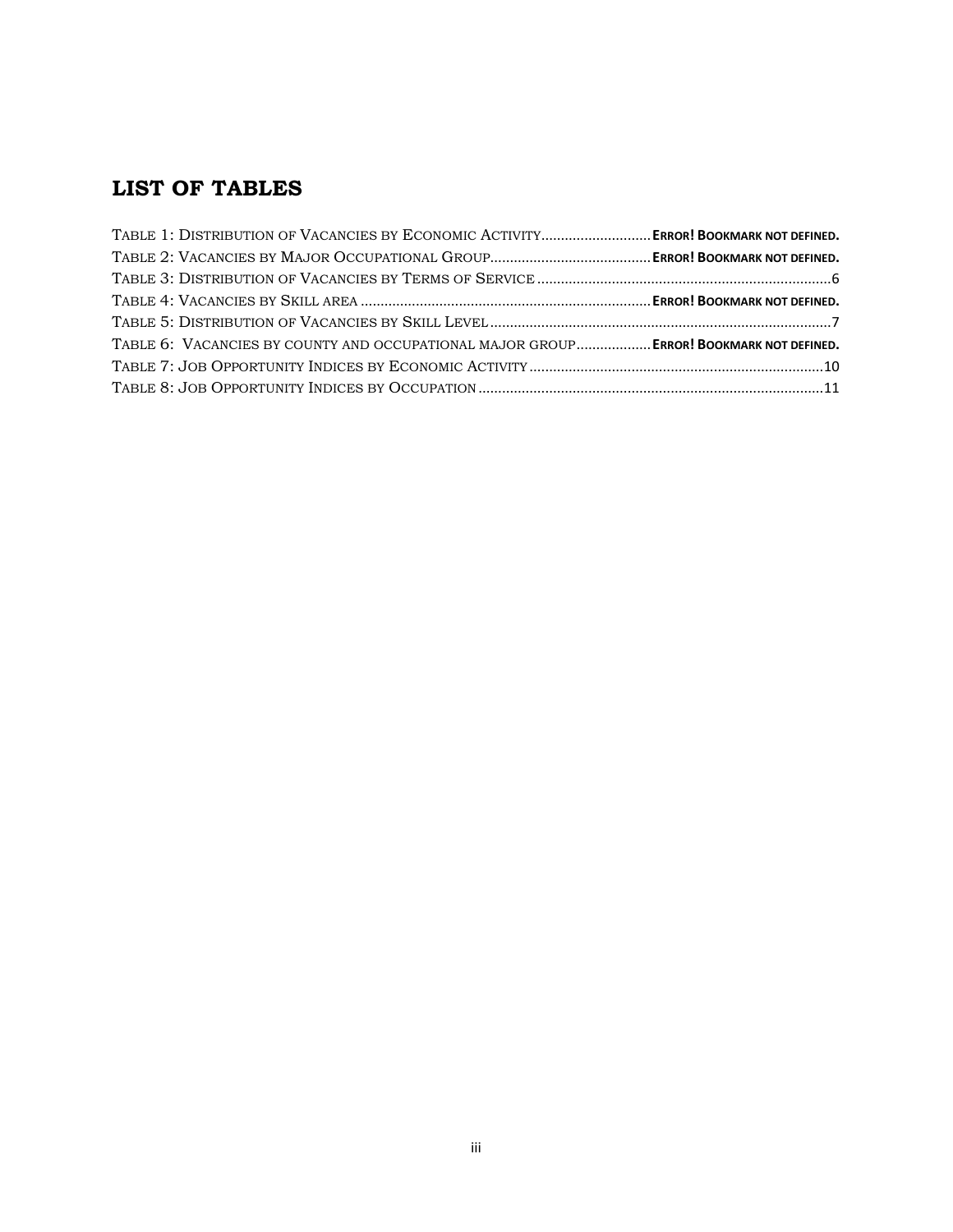## <span id="page-3-0"></span>**ACRONYMS / ABBREVIATIONS**

**ISIC** - International Standard Industrial Classification of All Economic Activities

**ISCED** - International Standard Classification of Education

- **ILO** International Labour Organization
- **JOI** Job Opportunity Index
- **JOA** Job Opportunity Analysis

#### **KNOCS** - Kenya National Occupational Classification Standard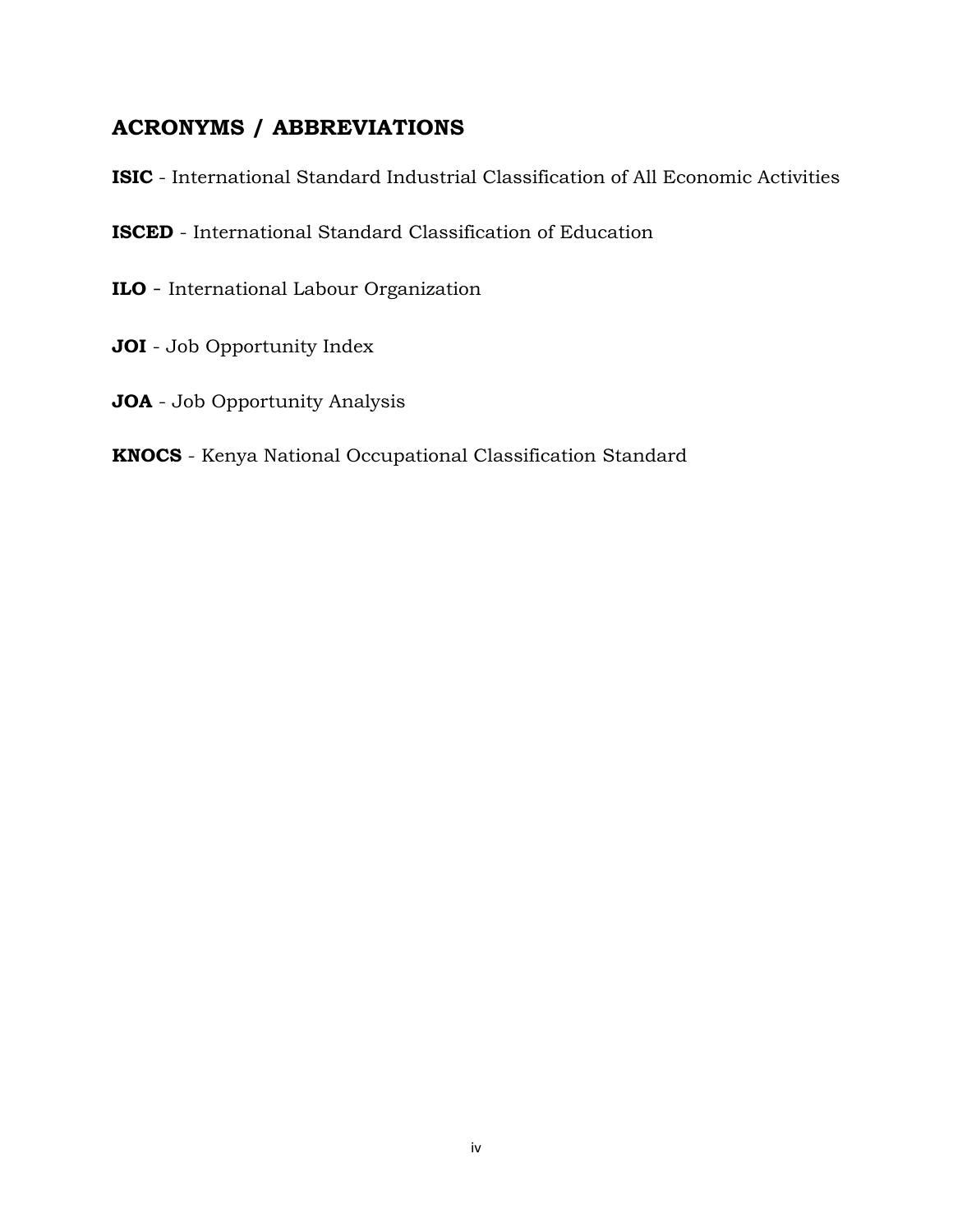#### <span id="page-4-0"></span>**FUNCTIONAL DEFINITION OF TERMS**

**Award** - is a certificate granted on the basis of a formal educational assessment that is regulated and has external quality assurance.

**Basic General Programmes** - This defines a broad group/field of education which includes the following: pre-primary, elementary, primary and secondary school.

**Decent Work** - Entails opportunities for work that is productive and delivers a fair income, security in the workplace and social protection for personal development and social integration, freedom of people to express their views, organize and participate in the decisions that affect their lives and equality of opportunity and treatment for all women and men (ILO).

**Field of Education -** defined in International Standard Classification of Education (ISCED) as the subject matter taught in an education programme.

**ISIC** – This is an international standard for industrial classification that classifies data according to kind of economic activity in the fields of production, employment, gross domestic product and other statistical areas

**ISCED** – This is an International Standard Classification of Education that classifies education programmes by their content using two main crossclassification variables: levels of education and fields of education.

**Job** - defined as a set of tasks or duties executed or meant to be executed by one person.

**Kenya National Occupational Classification Standard** - This is a Kenyan Standard that is used to classify workers into occupational categories for the purpose of collecting, calculating, or disseminating data modelled on the International Standard Classification of Occupations (ISCO).

v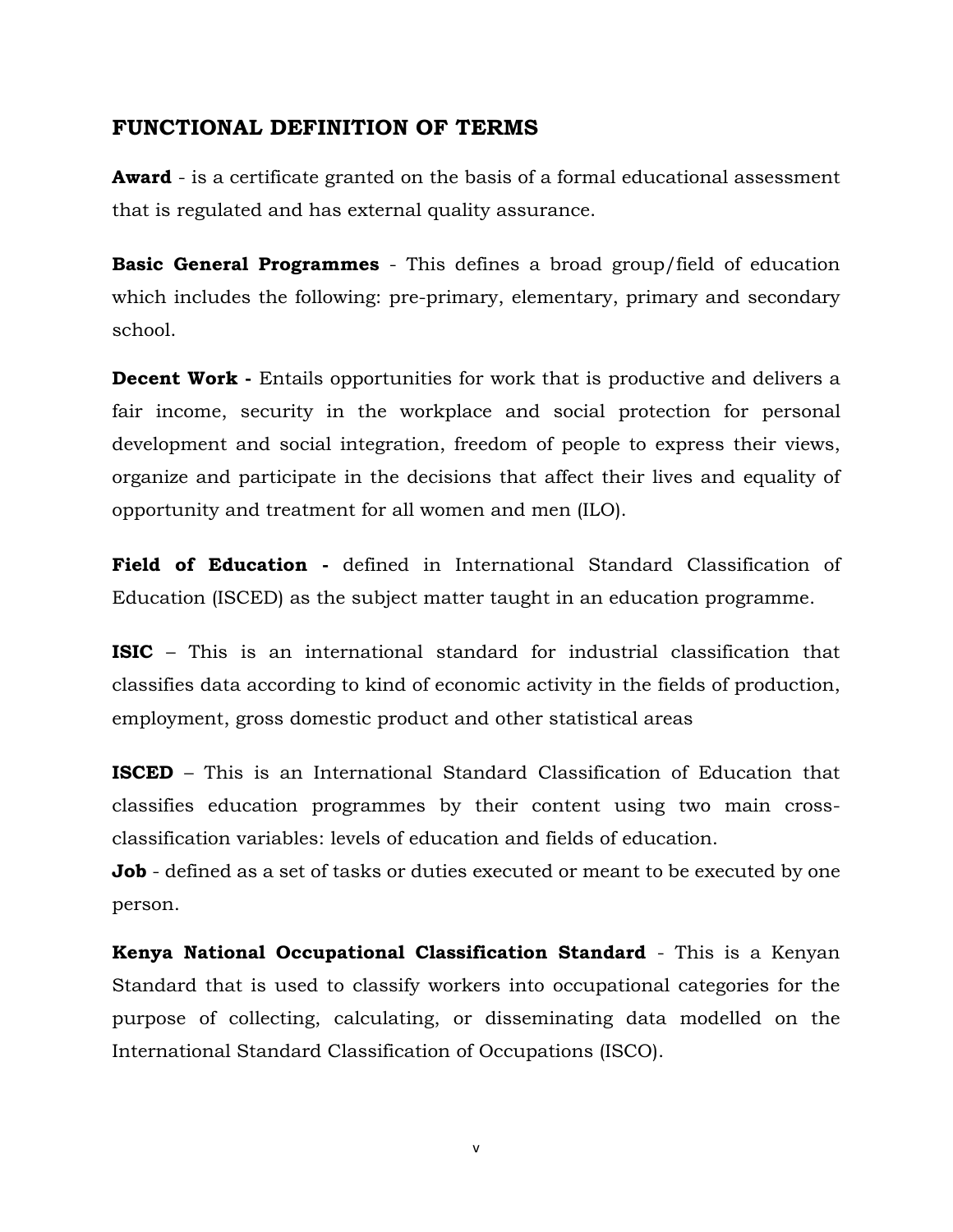**Major Occupational Groups** - Occupations are classified into 10 major groups, based on their similarity in terms of the skill levels and areas of specialization required for the jobs.

**Minor Occupational Groups** – this is a more detailed level of the classification structure within major occupational groups where occupations are aggregated into 225 minor groups. The jobs are more closely related in terms of skills and tasks.

**Occupation** - defined as a set of jobs which have the same main tasks and duties.

**Precarious Work** - Refers to work that is permanent but employees are denied permanent employee rights. These workers are subject to unstable employment, lower wages and more dangerous working conditions. They rarely receive social benefits and are often denied the right to join a union (ILO).

**Skill** – knowhow that gives a person the ability to carry out the tasks and duties of a given job.

**Mainstream Print Media** - refers to the daily and weekly newspapers that have a nationwide circulation and have the widest reach.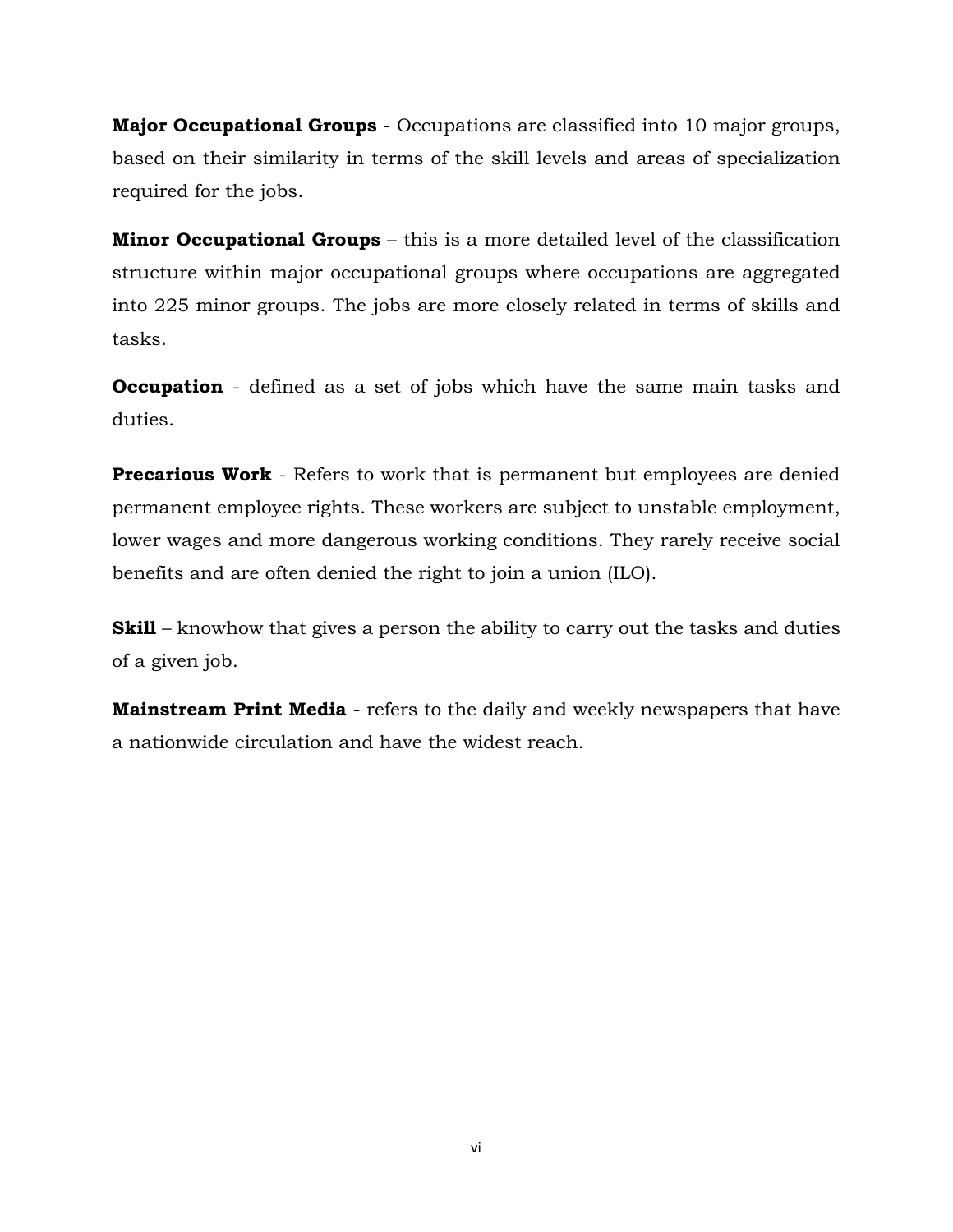# <span id="page-6-0"></span>**1.0 INTRODUCTION**

The Job Opportunity Analysis (JOA) report covers the period **January to March 2021** and presents an analysis of job opportunities advertised in the mainstream media during the reference period. This was for the purpose of credibility of data sources.

The findings presented include vacancies by economic sectors, occupational categories, skills requirements and regional distribution of the vacancies advertised.

## <span id="page-6-1"></span>**2.0 OBJECTIVES AND USES OF JOA**

The Job Opportunity Analysis (JOA) has a general objective of monitoring vacancies that occur in the economy and presenting that information in terms of the skills and other aspects pertaining to the vacancies reported. These include location (where the vacancy occurred), terms of service and economic sectors.

Job Opportunity Analysis involves the calculation of Job Opportunity Indices for various economic sectors and occupations. This gives an indication on the economic sectors and occupations where opportunities for jobs occurred within the period under review and the skills required. It provides trends in skill demands within the economy over time.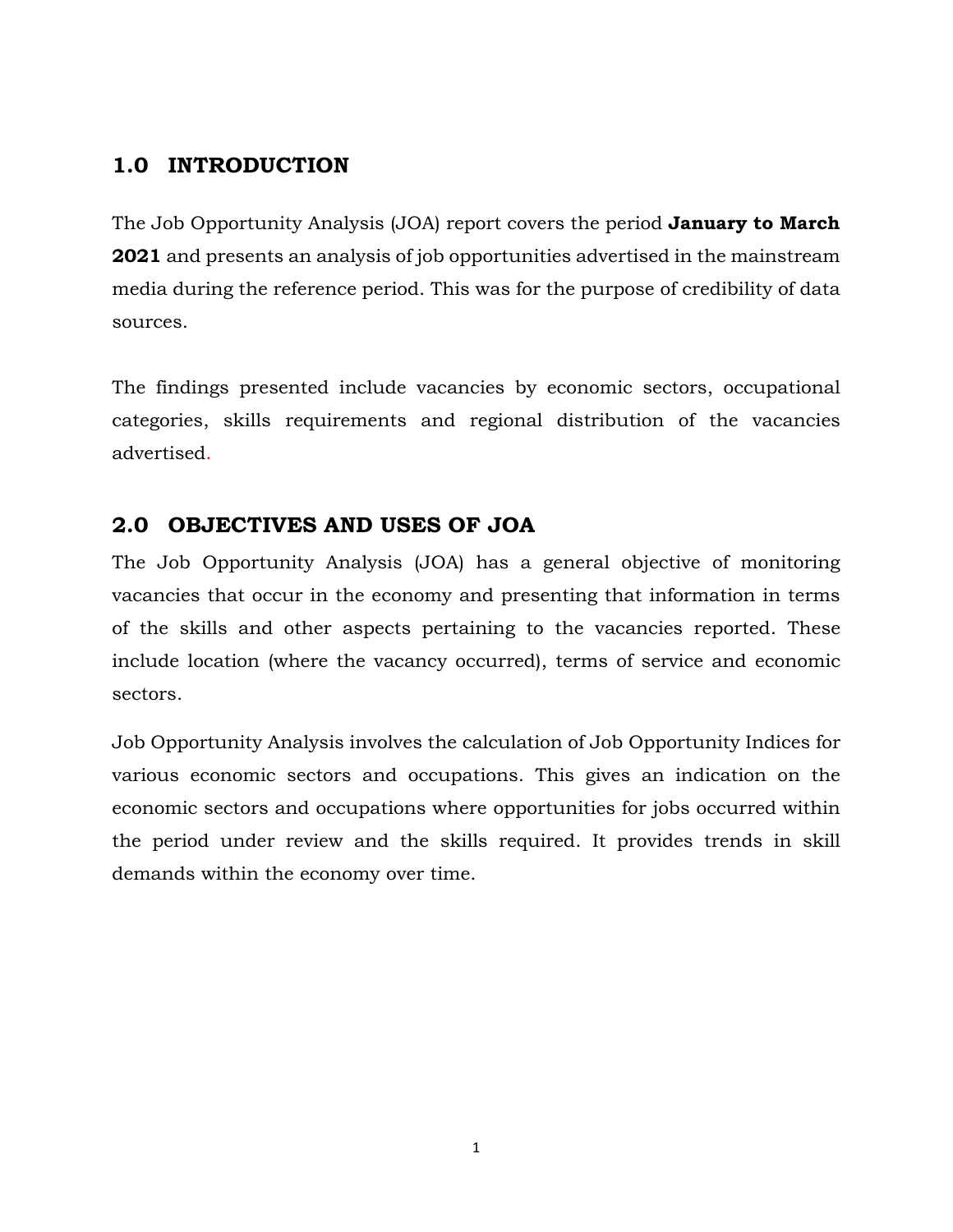### <span id="page-7-0"></span>**3.0 METHODOLOGY**

The job opportunities analysis report for the months of **January to March, 2021** was carried out by recording job vacancies advertised daily in the mainstream print media namely the Daily Nation and the Standard.

Analysis was undertaken for each occupational category and economic activity based on the regional distribution of the vacancies advertised.

#### <span id="page-7-1"></span>**3.1 Computation of Job Opportunity Index (JOI)**

The JOI was computed using unweighted simple index method with data between January and March 2015 taken as the baseline.

#### <span id="page-7-2"></span>**3.2 Classification Standards used in the Job Opportunities Analysis**

In the analysis of the advertised jobs, the following classification standards were used: Kenya National Occupational Classification Standard (KNOCS) 2000, International Standard of Industrial Classification (ISIC) and International Standard Classification of Education (ISCED).

#### <span id="page-7-3"></span>**3.2.1 Kenya National Occupational Classification Standard (KNOCS)**

In Kenya, occupations are classified in a framework called Kenya National Occupational Classification Standard (KNOCS) which is designed mainly to facilitate statistical description and analysis of labour market information and other socio-economic activities. KNOCS is structured on a 5-digit coding system. The 5-digit coding system is such that the first and second digits of the code refer to the major and sub-major occupational group respectively. The third digit refers to the minor group, while the fourth and fifth digits refer to occupational titles. The document is categorized into 10 major groups, 54 sub-major groups, 225 minor groups and 1192 occupational titles.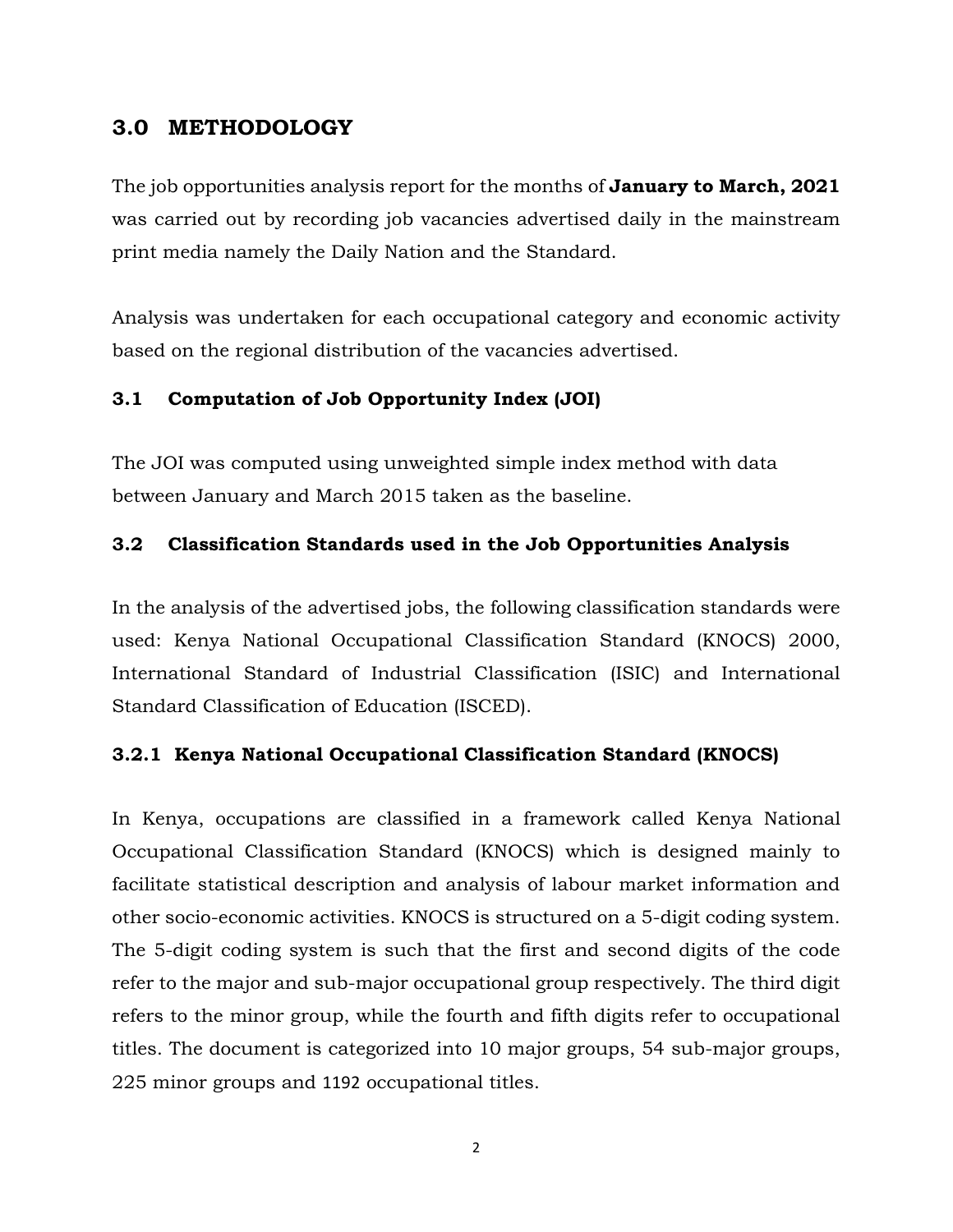For the Job Opportunity Index, KNOCS framework was used to classify job titles using occupational codes by major and minor occupational groups.

#### <span id="page-8-0"></span>**3.2.2 International Standard of Industrial Classification (ISIC)**

International Standard of Industrial Classification (ISIC Rev 4) is an International Labour Organization (ILO) classification standard. It disaggregates the economy into detailed levels of industries and industry groups, aggregates levels of divisions and sections as well as allowing for comparability of economic activities among countries. It is used to examine particular industries or industry groups or to analyze the economy as a whole by disaggregating it to different levels of detail.

For JOA, ISIC level 1 and 2 was adopted to classify economic activities as follows:

Level 1 – Broadly groups the economy into nine major activities and Level 2 further breaks the nine activities into 21 sub-groups.

#### <span id="page-8-1"></span>**3.2.3 International Standard Classification of Education (ISCED)**

UNESCO developed and maintains an International Standard Classification of Education (ISCED) which is a statistical framework belonging to family of Economic and Social Classifications. This is a reference classification for organizing education programmes and related qualifications by levels and fields of education. ISCED categorizes field of education into broad, narrow and detailed categories. For JOA, ISCED has been used at broad and narrow categories.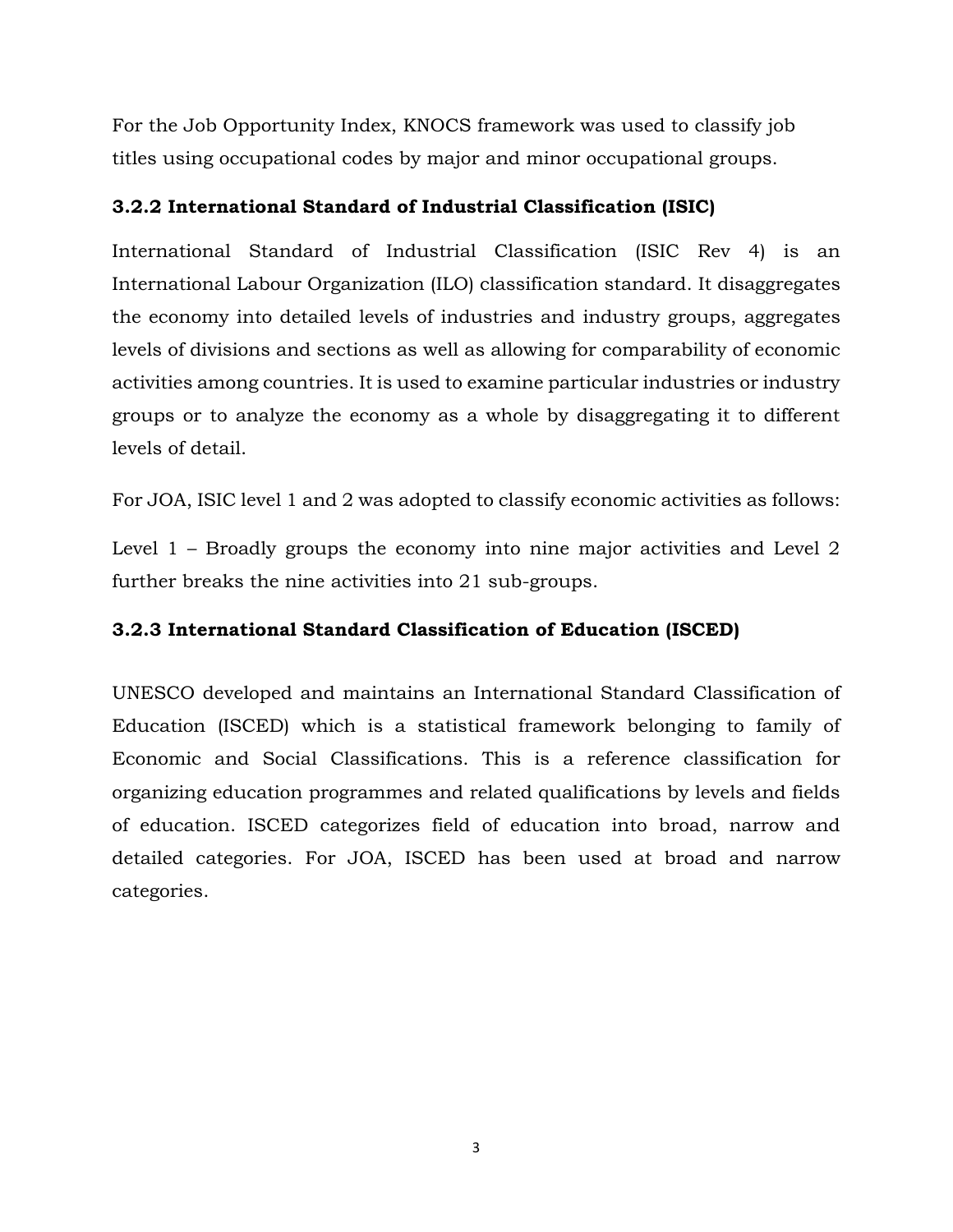### <span id="page-9-0"></span>**4.0 ANALYSIS OF JOB VACANCIES**

This section presents summaries on job vacancies in the period **January to March 2021.** The summaries cover vacancies advertised by economic activity, major occupational group, terms of service, skill area, level of education and county. During the reference period, a total of **883** job openings were advertised.

#### <span id="page-9-1"></span>**4.1. Vacancies by Economic Activity**

Job opportunities occur within certain economic activities. Therefore, job openings within the respective economic activities must be monitored for employment creation and potential forecasting. In the analysis of vacancies by economic sectors, vacancies were grouped into 21 economic categories as per ISIC classification (rev 4). Table 1 indicates that Education had the highest number of job vacancies constituting 22.7 percent followed by Administrative and Support Service activities at 20.6 percent, while Transportation and storage; and Other Service Activities had at 14 percent each. The rest of the economic activities accounted for less than 10 percent each of the advertised jobs.

| <b>Economic Sector</b>                                                 | <b>No. of Vacancies</b> | Percentage (%) |
|------------------------------------------------------------------------|-------------------------|----------------|
| Accommodation and food service activities                              | 8                       | 0.9            |
| Administrative and Support Service activities                          | 182                     | 20.6           |
| Agriculture, Forestry and Fishing                                      | 36                      | 4.1            |
| Construction                                                           | 6                       | 0.7            |
| Education                                                              | 200                     | 22.7           |
| Financial and Insurance activities                                     | 77                      | 8.7            |
| Human health and Social work activities                                | 84                      | 9.5            |
| Information and communication                                          | 7                       | 0.8            |
| None                                                                   | 1                       | 0.1            |
| Other service activities                                               | 124                     | 14.0           |
| Professional, scientific and technical activities                      | 6                       | 0.7            |
| Public Administration and Defense; Compulsory social security          | 12                      | 1.4            |
| Real estate activities                                                 | 4                       | 0.5            |
| Transportation and storage                                             | 124                     | 14.0           |
| Water supply, Sewarage, Waste management and Remediation<br>activities | 12                      | 1.4            |
| Total                                                                  | 883                     | 100.0          |

**Table 1: Vacancies by Economic Activity**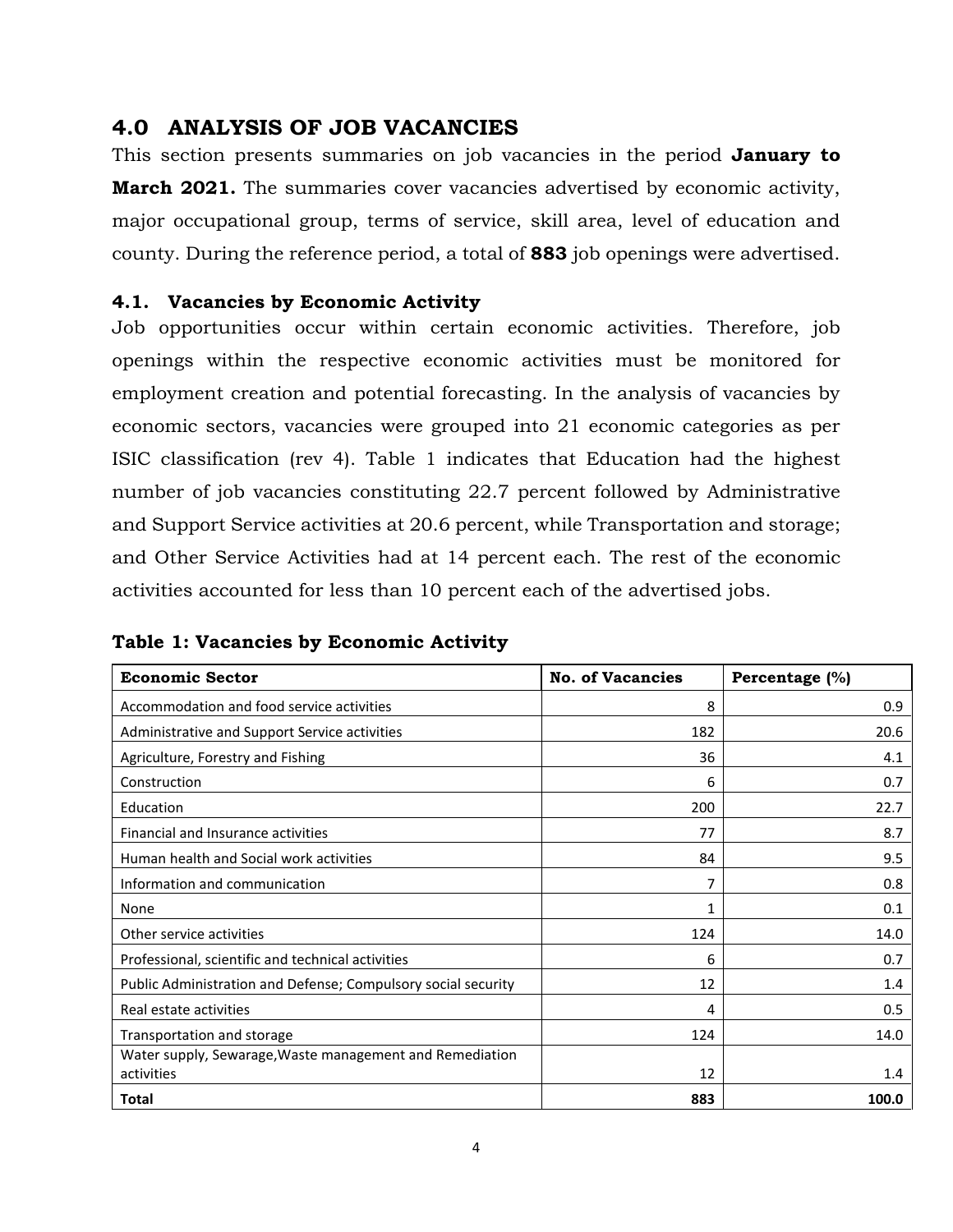#### <span id="page-10-0"></span>**4.2. Vacancies by Major Occupational Group**

Table 2 shows that 68 percent of the job openings were in Legislators, Administrators and Managers Major Occupational Group, followed by Technicians and Associate Professionals at 13.6 percent; and Craft and Related Trades Workers at 13 percent of all vacancies advertised. The rest of the Major Occupational Groups accounted for 5 percent.

| <b>Occupational Major Group</b>    | <b>No. of Vacancies</b> | Percentage (%) |
|------------------------------------|-------------------------|----------------|
| Legislators, Administrators And    |                         |                |
| Managers                           | 600                     | 68.0           |
| Professionals                      | 41                      | 4.6            |
| Technicians and Associate          |                         |                |
| Professionals                      | 120                     | 13.6           |
| Secretarial, Clerical Services and |                         |                |
| <b>Related Workers</b>             | 3                       | 0.3            |
| Service Workers, Shop and Market   |                         |                |
| Sales Workers                      | 3                       | 0.3            |
| Craft and Related Trades Workers   | 115                     | 13.0           |
| <b>Grand Total</b>                 | 883                     |                |

**Table 2: Vacancies by Major Occupational Group**

#### <span id="page-10-1"></span>**4.3 Vacancies by Terms of Service**

<span id="page-10-2"></span>One of the characteristics of decent work is sustainability and security of work. International Labour Organization (ILO) identifies precarious work (casual, seasonal and temporary work) as percentage for all paid workers and an indicator in monitoring decent work. Monitoring terms of service is one of the major steps towards promoting decent work in Kenya. During the reference period, 63.1 percent of the advertised jobs were silent on the terms of engagement, 22.2 percent on permanent terms while 11.0 percent of the advertised jobs were on contract terms as shown in table 3.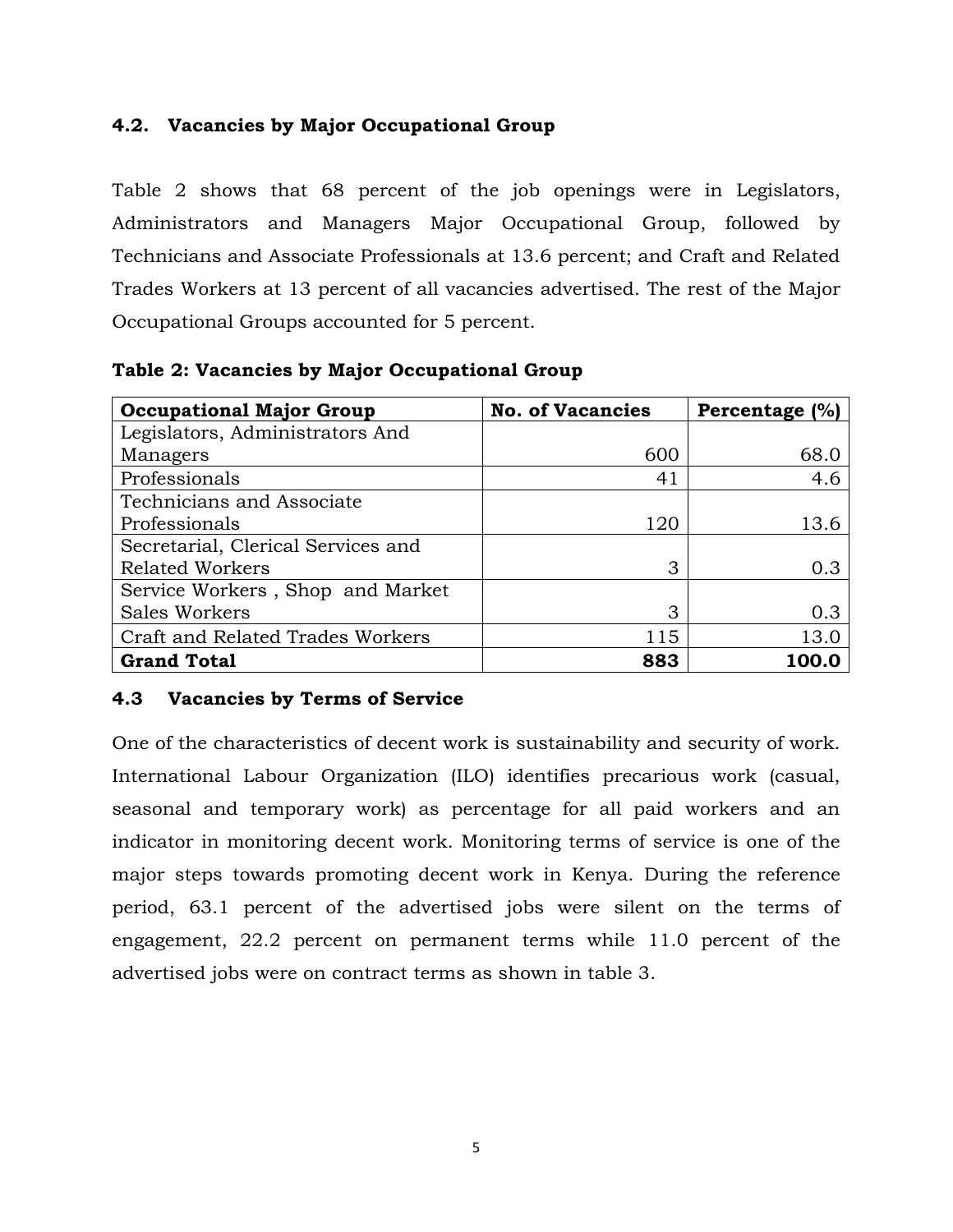| <b>Terms of service</b> | <b>No of Vacancies</b> | Percentage (%) |
|-------------------------|------------------------|----------------|
| Contract                | 97                     |                |
| Not Stated              | 557                    | 63.            |
| Permanent               | 196                    | 22.2           |
| Probationary            |                        |                |
| Temporary               | 32                     | 3.6            |
| Total                   |                        |                |

**Table 3: Distribution of Vacancies by Terms of Service**

#### <span id="page-11-0"></span>**4.4. Vacancies by Skill Area**

Table 4 provides information on vacancies by skill area as demanded by employers. Out of the total advertised jobs, 20.3 percent required applicants who had skills in Education, followed by Business and administration at 16.8 percent and Architecture and construction at 14.0 percent. Security services at 0.2 percent, Biological and related sciences at 0.1 percent and Mathematics and statistics at 0.5 percent had the least number of advertised jobs.

**Table 4: Vacancies by Skill Area**

| <b>Skill Area</b>                                 | <b>No. of Vacancies</b> | Percentage (%) |
|---------------------------------------------------|-------------------------|----------------|
| Agriculture                                       | 35                      | 4.0            |
| Biological and related sciences                   |                         | 0.1            |
| Education                                         | 179                     | 20.3           |
| Engineering and engineering trades                | 39                      | 4.4            |
| Environment                                       | 7                       | 0.8            |
| Health                                            | 98                      | 11.1           |
| Information and Communication Technologies (ICTs) | 70                      | 7.9            |
| Mathematics and statistics                        | 4                       | $0.5^{\circ}$  |
| Personal services                                 | 6                       | 0.7            |
| Security services                                 | 5                       | 0.6            |
| Architecture and construction                     | 124                     | 14.0           |
| Arts                                              | $\overline{4}$          | 0.5            |
| Business and administration                       | 148                     | 16.8           |
| law                                               | 89                      | 10.1           |
| Personal skills and development                   | 5                       | 0.6            |
| Security services                                 | $\overline{2}$          | 0.2            |
| Social and behavioural sciences                   | 39                      | 4.4            |
| Transport services                                | 28                      | 3.2            |
| <b>Grand Total</b>                                | 883                     | 100.0          |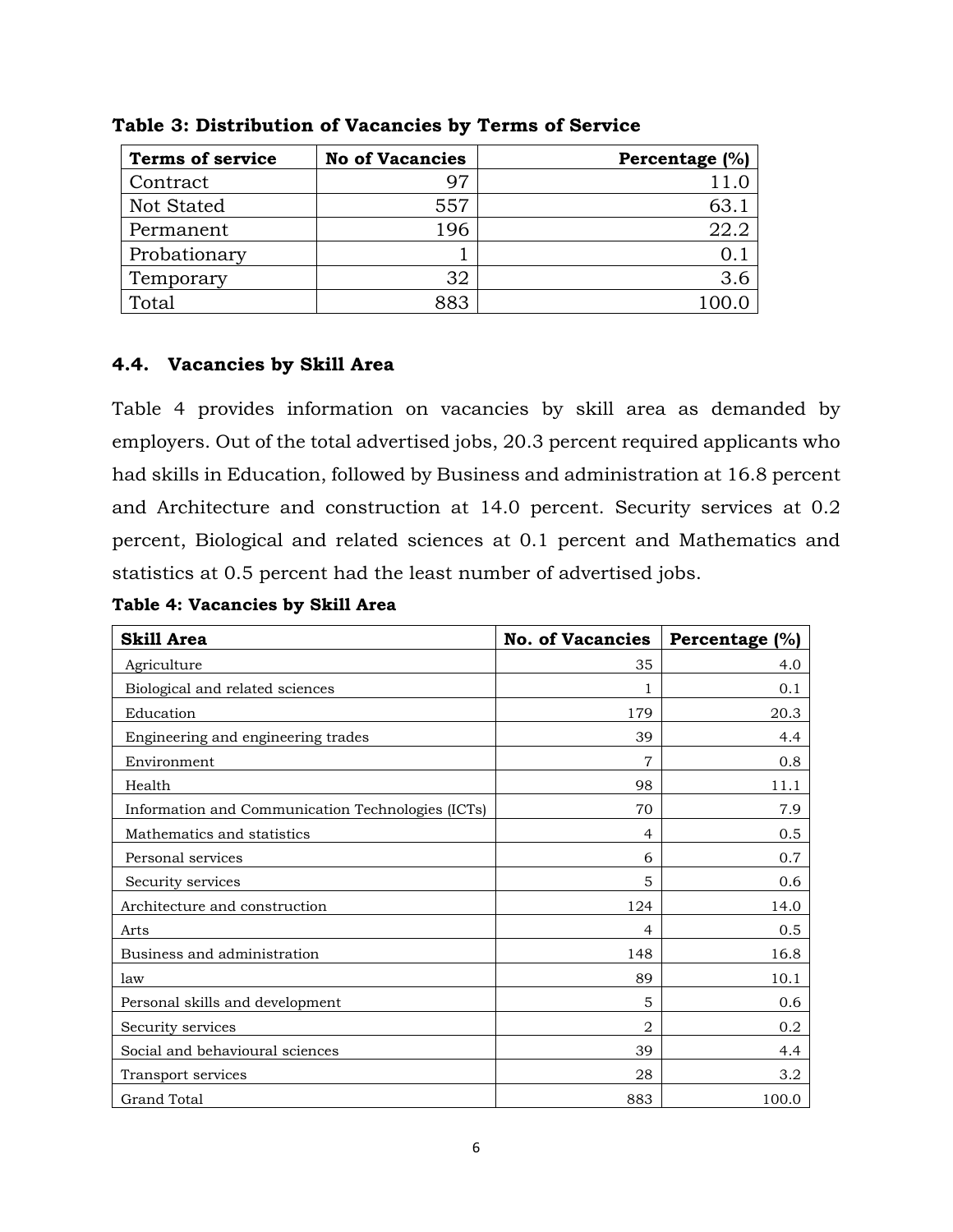#### <span id="page-12-0"></span>**4.5 Vacancies by Skill Level**

Table 5 provides information on skill levels demanded by employers. Out of the total jobs advertised, 62.1 percent required certificate level of education, 16.8 percent required Bachelors Degree level of education, while 6.3 percent required diploma level of education. It can also be observed that 1.6 percent of the jobs advertised did not indicate the skill level required.

| <b>Skill Level</b>      | No. of<br><b>Vacancies</b> | Percentage (%) |
|-------------------------|----------------------------|----------------|
| <b>Bachelors Degree</b> | 148                        | 16.8           |
| Certificate             | 548                        | 62.1           |
| Diploma                 | 56                         | 6.3            |
| Doctorate(Phd)          | 12                         | 1.4            |
| Higher Diploma          | 51                         | 5.8            |
| Masters Degree          | 54                         | 6.1            |
| <b>Not Stated</b>       | 14                         | 1.6            |
| <b>Grand Total</b>      | 883                        |                |

#### <span id="page-12-2"></span>**Table 5: Distribution of Vacancies by Skill Level**

#### <span id="page-12-1"></span>**4.6 Vacancies by County**

Table 6 provides analysis of advertised vacancies on the basis of the County where they arose. A total of 833 vacancies were advertised in all Counties. Nairobi County had the highest number of vacancies at 36.9 percent followed by Kirinyaga at 16.4 percent and Kisumu at 10.2 percent. The rest of the counties accounted for 36.5 percent.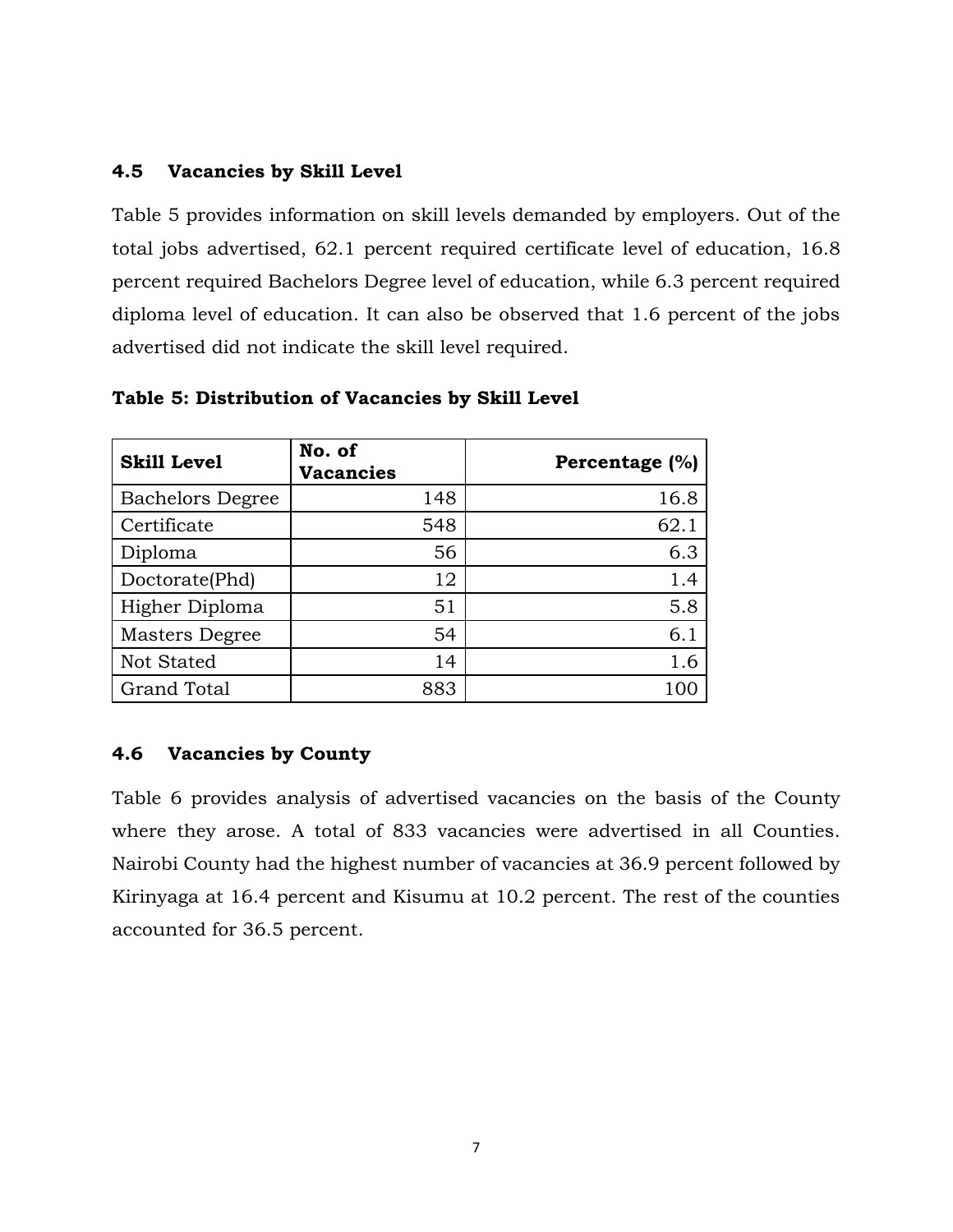| County             | <b>No of vacancies</b> | Percent (%) |
|--------------------|------------------------|-------------|
| Kajiando           | 18                     | 2.0         |
| Baringo            | $\mathbf{1}$           | 0.1         |
| Siaya              | 3                      | 0.3         |
| Embu               | $\overline{2}$         | 0.2         |
| Homa Bay           | $\overline{2}$         | 0.2         |
| Kakamega           | $\overline{2}$         | 0.2         |
| Eac                | 8                      | 0.9         |
| Kiambu             | 18                     | 2.0         |
| Kilifi             | $\mathbf{1}$           | 0.1         |
| Kirinyanga         | 145                    | 16.4        |
| Kisii              | 20                     | 2.3         |
| Kisumu             | 90                     | 10.2        |
| Kitui              | 10                     | 1.1         |
| Kwale              | 17                     | 1.9         |
| Laikipia           | 3                      | 0.3         |
| Lamu               | $\overline{4}$         | 0.5         |
| Makueni            | 9                      | 1.0         |
| Mombasa            | 61                     | 6.9         |
| Muranga            | 64                     | 7.2         |
| Nairobi            | 326                    | 36.9        |
| Nyamira            | 62                     | 7.0         |
| Nyandarua          | $\mathbf{1}$           | 0.1         |
| Nyeri              | 16                     | 1.8         |
| <b>Grand Total</b> | 883                    | 100.0       |

#### **Table 6: Vacancies by County**

#### **4.7: Vacancies by Occupational Major Group and Educational Award**

Table 7 provides an analysis of advertised vacancies on the basis of the Occupational Major Group and educational award. Technicians and Associate professionals major group accounted for the majority of job openings at 29.3 percent followed by professional major group at 28.3 percent and Craft and Related Trades Workers at 13.6 percent. The rest of the major groups accounted for less than 29 percent.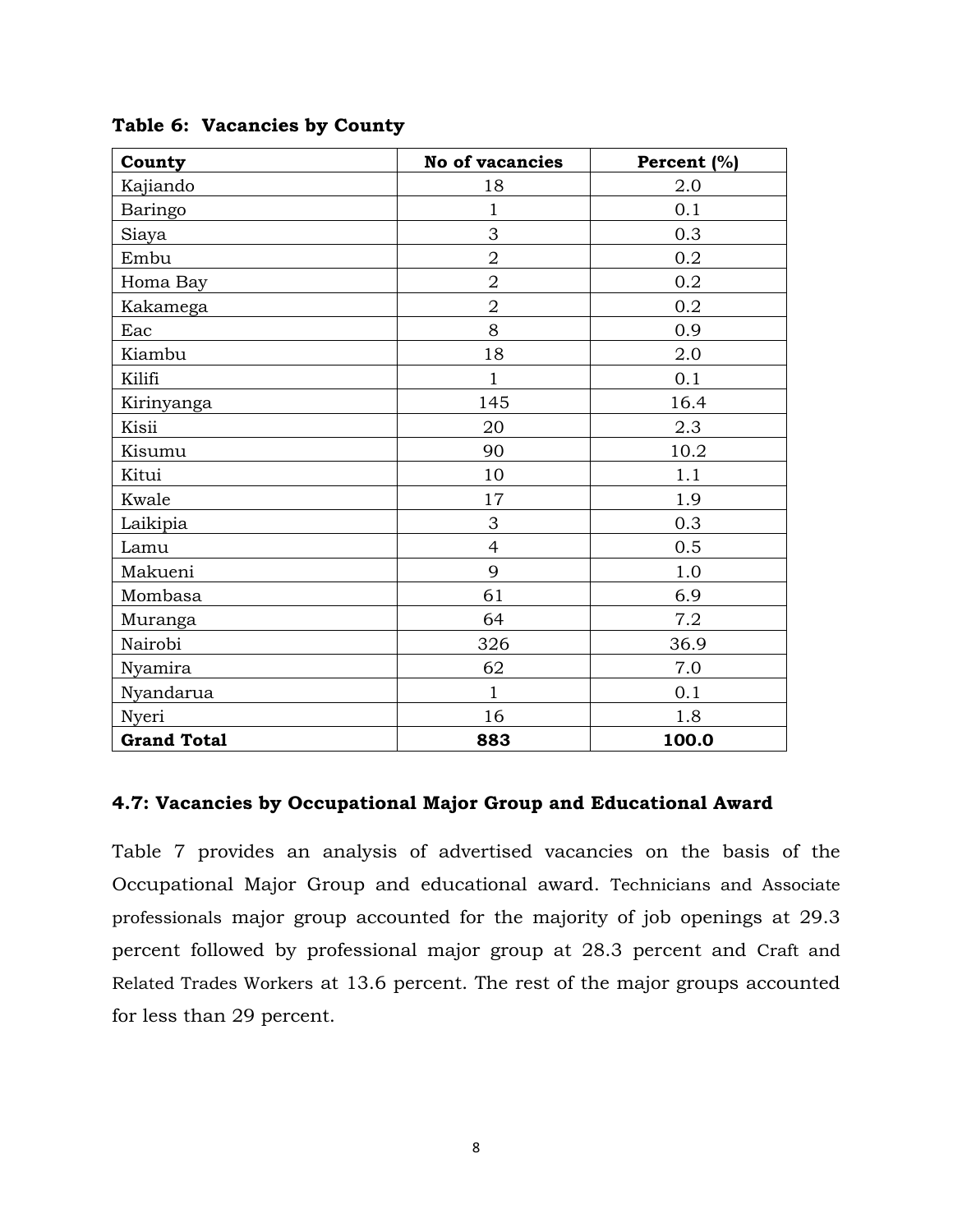#### **Table 7: Vacancies by Occupation and Educational Award**

|                                                          | <b>Skill Level</b> |              |                |              |           |             |                      |                    |       |
|----------------------------------------------------------|--------------------|--------------|----------------|--------------|-----------|-------------|----------------------|--------------------|-------|
| <b>Major Occupational</b><br>Group                       | Bach<br>elors      | Cert         | Dip            | PhD          | H.<br>Dip | Mast<br>ers | <b>Not</b><br>Stated | Gran<br>d<br>Total | $\%$  |
| Legislators,<br>Administrators And<br>Managers           | 37                 | $\mathbf{1}$ | 1              | $\mathbf{1}$ |           | 20          | 14                   | 132                | 14.9  |
| Professionals                                            | 67                 |              | $\overline{4}$ | 11           |           | 34          |                      | 250                | 28.3  |
| Technicians and<br>Associate professionals               | 40                 | 149          | 5              |              | 45        | 6           |                      | 259                | 29.3  |
| Secretarial, Clerical<br>Services and Related<br>Workers |                    | 135          |                |              | 3         |             |                      | 85                 | 9.6   |
| Service Workers, Shop<br>and Market Sales<br>Workers     | $\overline{4}$     | 122          | 1              |              | 3         |             |                      | 13                 | 1.5   |
| Craft and Related Trades<br>Workers                      |                    | 69           | $\overline{2}$ |              |           |             |                      | 120                | 13.6  |
| Plant and Machine<br>Operators and<br>Assemblers         |                    | 72           |                |              |           |             |                      | 21                 | 2.4   |
| <b>Elementary Occupations</b>                            |                    |              | $\overline{2}$ |              |           |             |                      | 3                  | 0.3   |
| <b>Total</b>                                             | 148                | 548          | 10             | 12           | 51        | 54          | 14                   | 883                | 100.0 |
| Percent                                                  | 16.8               | 62.1         | 1.1            | 1.4          | 5.8       | 6.1         | 1.6                  | 100                |       |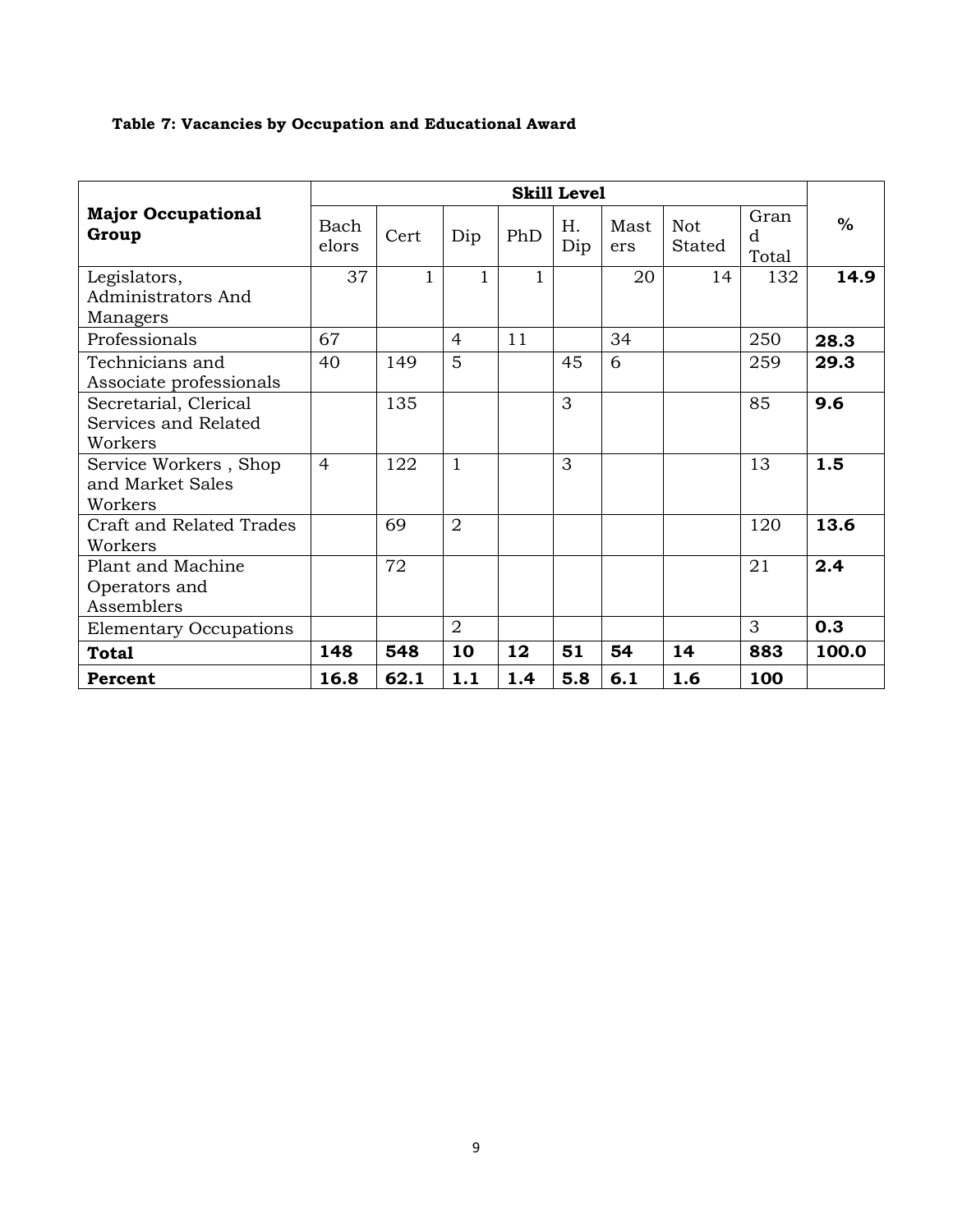#### <span id="page-15-0"></span>**5.0. JOB OPPORTUNITY INDEX (JOI)**

A job opportunity index is a statistical value that indicates a change in number of jobs advertised in a given period of time in reference to an established baseline. When the number is below the baseline, it implies that the advertised jobs were fewer, while when the index is above the baseline, it implies that jobs advertised were more.

#### <span id="page-15-1"></span>**5.1. Job Opportunity Indices in all Economic Activities**

Job opportunity indices for the period January to March 2021 are presented in Table 8. Transportation and Storage Economic sector had the highest job creation with an index of 212 followed by Activities of Accommodation and Food Service Activities at 141 and Human Health and Social Work Activities at 134 index. Comparatively, there was an increase in the job opportunity index from a low of 11 index in December, 2020 quarter to a high of 15 index in quarter ending March 2021.

| <b>ISIC</b> | <b>Economic Activity</b>                                                | Sep,           | Dec,         | March,       | June,        | Dec,         | March,         |
|-------------|-------------------------------------------------------------------------|----------------|--------------|--------------|--------------|--------------|----------------|
| Code        |                                                                         | 2019           | 2019         | 2020         | 2020         | 2020         | 2021           |
| A           | Agriculture, Forestry and Fishing                                       | 4              | 42           | 189          | 14125        | 67           | 72             |
| B           | Mining and Quarrying                                                    | 200            | $\mathbf{0}$ | $\mathbf{0}$ | 100          | 100          | $\mathbf{0}$   |
| $\mathbf C$ | Manufacturing                                                           | 1              | 17           | 187          | $\mathbf{0}$ | $\mathbf{0}$ | 6              |
| D           | Electricity, Gas, Steam and Air Conditioning<br>Supply                  | 75             | $\Omega$     | $\mathbf{0}$ | $\Omega$     | $\Omega$     | $\mathbf{0}$   |
| E           | Water Supply; Sewerage, Waste<br>Management and Remediation             | 50             | 15           | 950          | 345          | 45           | $\Omega$       |
| $_{\rm F}$  | Construction                                                            | $\overline{4}$ | 9            | 300          | $\mathbf{0}$ | $\mathbf{0}$ | 43             |
| G           | Wholesale and Retail Trade; Repair of Motor<br>Vehicles and Motorcycles | 17             | 9            | $\mathbf{0}$ | $\mathbf{0}$ | $\mathbf{0}$ | $\overline{4}$ |
| H           | Transportation and Storage                                              | 15             | 1            | 1500         | 167          | 22           | 212            |
|             | Accommodation and Food Service Activities                               | 5              | 15           | 200          | $\mathbf{0}$ | $\mathbf{0}$ | 141            |
| J           | Information and Communication                                           | 79             | 59           | 96           | $\mathbf{0}$ | 50           | 39             |
| K           | Financial and Insurance Activities                                      | 4              | 30           | 99           | 386          | 229          | 21             |
| L           | Real Estate Activities                                                  |                | $\Omega$     | $\mathbf{0}$ | $\Omega$     | $\mathbf{0}$ |                |

<span id="page-15-2"></span>**Table 8: Job Opportunity Indices by Economic Activity**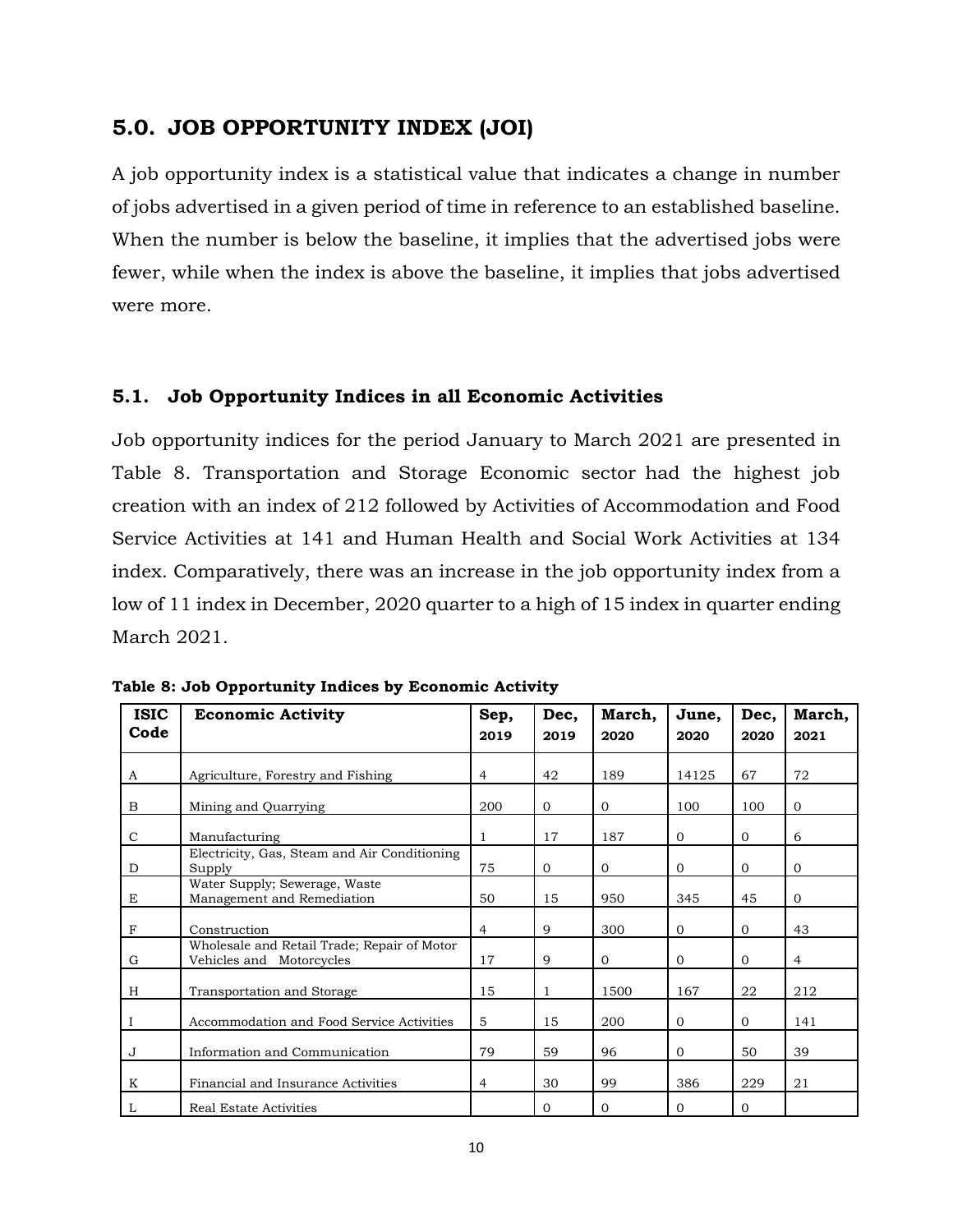|   |                                                                  | $\Omega$     |              |              |              |                | 60             |
|---|------------------------------------------------------------------|--------------|--------------|--------------|--------------|----------------|----------------|
| M | Professional, Scientific and Technical<br>Activities             | 21           | 5            | 1100         | $\Omega$     | $\mathbf{0}$   | 25             |
| N | Administrative and Support Service<br>Activities                 | 31           | 996          | 235          | 61           | $\overline{4}$ | 11             |
| O | Public Administration and Defense;<br>Compulsory Social Security | 30           | 406          | 413          | 329          | 157            | 9              |
| P | Education                                                        | 31           | 24           | 5            | 65           | 5              | 15             |
| Q | Human Health and Social Work Activities                          | 37           | 42           | 124          | 2            | 2              | 134            |
| R | Arts, Entertainment and Recreation                               | 10           | 80           | 50           | 80           | $\mathbf{0}$   | 120            |
| S | Other Service Activities                                         | 19           | 77           | 562          | $\mathbf{0}$ | 20             | 19             |
| T | Activities of Households as Employers;                           | $\mathbf{0}$ | $\mathbf{0}$ | $\mathbf{0}$ | $\mathbf{0}$ | $\mathbf{0}$   | 2              |
| U | Activities of Extraterritorial Organizations<br>and Bodies       | 11           | 5            | 8921         | 28250        | 167            | $\overline{2}$ |
|   | <b>Total</b>                                                     | 26           | 199          | 44           | 54           | 11             | 15             |

**N/B- The indices were calculated using January to March 2015 quarter whose base was 100**

#### <span id="page-16-0"></span>**5.2. Job Opportunity Indices by Occupation**

Table 9 presents job opportunity indices for the period January to March 2021 by Occupation. During the period under review the highest growth was reported in Skilled Farm, Fishery, Wildlife and Related Workers at 133 followed by Legislators, Administrators and Managers Major Occupational group at 40 while Technicians and Associate Professionals Major Occupational Groups registered index 16.

| <b>Major Occupational Group</b>                        | Sep,<br>2019   | Dec,<br>2019   | March,<br>2020 | June,<br>2020 | Sep,<br>2020   | Dec,<br>2020 | March,<br>2021 |
|--------------------------------------------------------|----------------|----------------|----------------|---------------|----------------|--------------|----------------|
| Legislators, Administrators And Managers               | 15             | 696            | 129            | 51            | 353            | 1034         | 40             |
| Professionals                                          | 24             | 23             | 45             | 196           | $\overline{4}$ | 3790         | $\overline{2}$ |
| Technicians and Associate Professionals                | 69             | 46             | 35             | 146           | 5              | 3000         | 16             |
| Secretarial, Clerical Services and Related<br>Workers  | 16             | 14             | 154            | 90            | 189            | 85           | 3              |
| Service Workers, Shop and Market Sales<br>Workers      | $\overline{4}$ | $\overline{7}$ | 25             | 11685         | $\Omega$       | $\Omega$     | $\mathbf{1}$   |
| Skilled Farm, Fishery, Wildlife and Related<br>Workers | $\Omega$       | $\Omega$       | $\Omega$       | $\Omega$      | $\Omega$       | $\Omega$     | 133            |
| Craft and Related Trades Workers                       | 100            | $\Omega$       | $\Omega$       | $\Omega$      | $\Omega$       | 36           | $\Omega$       |
| Plant and Machine Operators and<br>Assemblers          | 56             | 20             | 40             | 350           | 43             | 1333         | $\Omega$       |

<span id="page-16-1"></span>**Table 9: Job Opportunity Indices by Occupation**